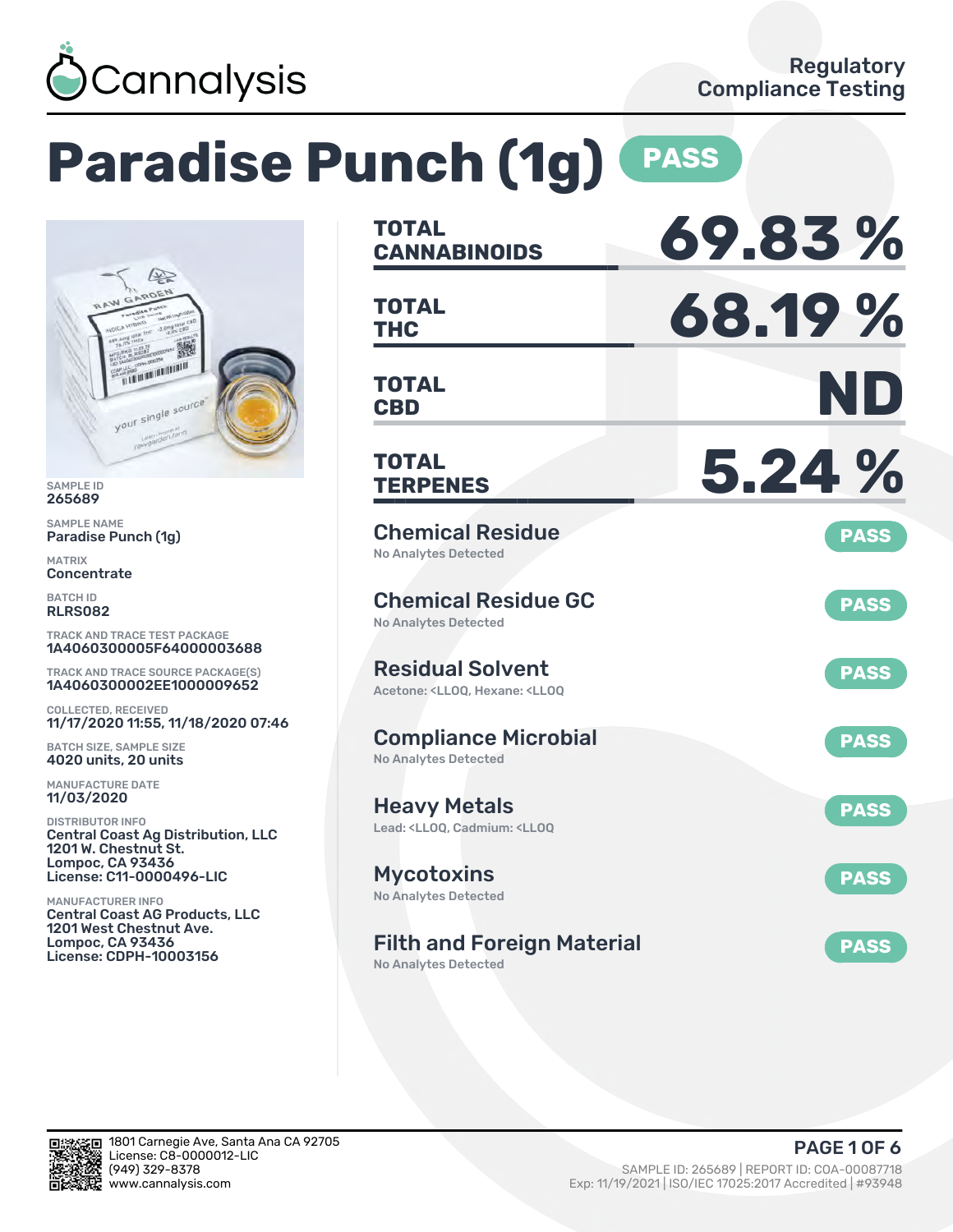

### CANNABINOID ANALYSIS

TOTAL THC,CBD, and CANNABINOIDS value(s) have been decarboxylated.

| TOTAL THC:          | 681.9 mg/g (68.19 %), 681.9 mg per package |
|---------------------|--------------------------------------------|
| TOTAL CBD:          | ND.                                        |
| TOTAL CANNABINOIDS: | 698.3 mg/g (69.83 %)                       |

UNIT OF MEASUREMENT: Milligrams per Gram(mg/g)

| <b>ANALYTE</b>         | <b>RESULT</b>        | LOD    | <b>LLOO</b> | <b>ANALYTE</b>   | <b>RESULT</b>        | <b>LOD</b> | LL <sub>00</sub> |
|------------------------|----------------------|--------|-------------|------------------|----------------------|------------|------------------|
| THCa                   | 754.5 mg/g (75.45 %) | 0.2000 | 0.4000      | CBD <sub>v</sub> | <b>ND</b>            | 0.2000     | 0.4000           |
| D9THC                  | 20.12 mg/g (2.012 %) | 0.2000 | 0.4000      | CBGa             | 14.29 mg/g (1.429 %) | 0.2000     | 0.4000           |
| D8THC                  | ND                   | 0.2000 | 0.4000      | <b>CBG</b>       | 3.941 mg/g (0.3941%) | 0.2000     | 0.4000           |
| <b>THC<sub>v</sub></b> | <b>ND</b>            | 0.2000 | 0.4000      | <b>CBN</b>       | <b>ND</b>            | 0.2000     | 0.4000           |
| CBDa                   | ND                   | 0.2000 | 0.4000      | CBC              | <b>ND</b>            | 0.2000     | 0.4000           |
| <b>CBD</b>             | <b>ND</b>            | 0.2000 | 0.4000      |                  |                      |            |                  |
|                        |                      |        |             |                  |                      |            |                  |

#### ADDITIONAL INFORMATION

| Method:              | SOP-TECH-001 | Sample Prepped: 11/18/2020 15:15  | Sample Approved: 11/19/2020 10:16  |  |
|----------------------|--------------|-----------------------------------|------------------------------------|--|
| Instrument: UPLC-DAD |              | Sample Analyzed: 11/18/2020 19:41 | Prep-Analytical Batch: 23531-18220 |  |



### TERPENE ANALYSIS

| UNIT OF MEASUREMENT: | Milligrams per Gram(mg/g) |
|----------------------|---------------------------|
|----------------------|---------------------------|

| <b>ANALYTE</b>   | <b>RESULT</b>                                                                                                                     | <b>LOD</b> | <b>LLOQ</b> | <b>ANALYTE</b>         | <b>RESULT</b>                                      | <b>LOD</b> | <b>LLOQ</b> |
|------------------|-----------------------------------------------------------------------------------------------------------------------------------|------------|-------------|------------------------|----------------------------------------------------|------------|-------------|
| 3-Carene         | ND.                                                                                                                               | 0.5000     | 1.000       | Alpha bisabolol        | 1.294 mg/g (0.1294 %)                              | 0.5000     | 1.000       |
| Alpha cedrene    | <b>ND</b>                                                                                                                         | 0.5000     | 1.000       | Alpha humulene         | 2.839 mg/g (0.2839 %)                              | 0.5000     | 1.000       |
| Alpha pinene     | 1.159 mg/g $(0.1159 \%)$                                                                                                          | 0.5000     | 1.000       | Alpha terpinene        | <b>ND</b>                                          | 0.5000     | 1.000       |
| Alpha terpineol  | 1.138 mg/g $(0.1138%)$                                                                                                            | 0.3300     | 0.6500      | Beta caryophyllene     | 8.955 mg/g $(0.8955\%)$                            | 0.5000     | 1.000       |
| Beta myrcene     | 13.87 mg/g (1.387 %)                                                                                                              | 0.5000     | 1.000       | Beta pinene            | <lloq< td=""><td>0.6100</td><td>1.210</td></lloq<> | 0.6100     | 1.210       |
| <b>Borneol</b>   | <b>ND</b>                                                                                                                         | 0.5000     | 1.000       | Camphene               | <b>ND</b>                                          | 0.5000     | 1.000       |
| Camphor          | <b>ND</b>                                                                                                                         | 0.5000     | 1.000       | Caryophyllene oxide ND |                                                    | 0.5000     | 1.000       |
| Cedrol           | <b>ND</b>                                                                                                                         | 0.5000     | 1.000       | Cis nerolidol          | <b>ND</b>                                          | 0.5000     | 1.000       |
| Eucalyptol       | <b>ND</b>                                                                                                                         | 0.5000     | 1.000       | Fenchol                | 1.364 mg/g $(0.1364\%)$                            | 0.5000     | 1.000       |
| Fenchone         | <b>ND</b>                                                                                                                         | 0.5000     | 1.000       | Gamma terpinene        | <b>ND</b>                                          | 0.5000     | 1.000       |
| Gamma terpineol  | <b>ND</b>                                                                                                                         | 0.1000     | 0.2100      | Geranyl acetate        | <b>ND</b>                                          | 0.5000     | 1.000       |
| Guaiol           | 1.437 mg/g (0.1437 %)                                                                                                             | 0.5000     | 1.000       | Isoborneol             | <b>ND</b>                                          | 0.5000     | 1.000       |
| Isopulegol       | <b>ND</b>                                                                                                                         | 0.5000     | 1.000       | Limonene               | 7.309 mg/g (0.7309 %)                              | 0.5000     | 1.000       |
| Linalool         | $2.000 \,\mathrm{mq/q}$ (0.2000 %)                                                                                                | 0.5000     | 1.000       | Menthol                | <b>ND</b>                                          | 0.5000     | 1.000       |
| Ocimene 1        | <ll0q< td=""><td>0.1600</td><td>0.3100</td><td>Ocimene 2</td><td>4.537 mg/g (0.4537 %)</td><td>0.3500</td><td>0.6900</td></ll0q<> | 0.1600     | 0.3100      | Ocimene 2              | 4.537 mg/g (0.4537 %)                              | 0.3500     | 0.6900      |
| P-cymene         | <b>ND</b>                                                                                                                         | 0.5200     | 1.050       | P-mentha-1,5-diene ND  |                                                    | 0.5000     | 1.000       |
| Pulegone         | <b>ND</b>                                                                                                                         | 0.5000     | 1.000       | Sabinene               | <b>ND</b>                                          | 0.5000     | 1.000       |
| Sabinene hydrate | <b>ND</b>                                                                                                                         | 0.5000     | 1.000       | Terpinolene            | 5.316 mg/g (0.5316 %)                              | 0.5000     | 1.000       |
|                  | Trans beta farnesene 1.250 mg/g (0.1250 %)                                                                                        | 0.5000     | 1.000       | Trans nerolidol        | <b>ND</b>                                          | 0.5000     | 1.000       |
| Valencene        | <b>ND</b>                                                                                                                         | 0.5000     | 1.000       |                        |                                                    |            |             |

#### ADDITIONAL INFORMATION

| Method:     | SOP-TECH  |
|-------------|-----------|
| Instrument: | GC-MS-FII |

Method: SOP-TECH-027 Sample Prepped: 11/18/2020 15:48 Sample Approved: 11/19/2020 12:30 Prep-Analytical Batch: 23550-18197

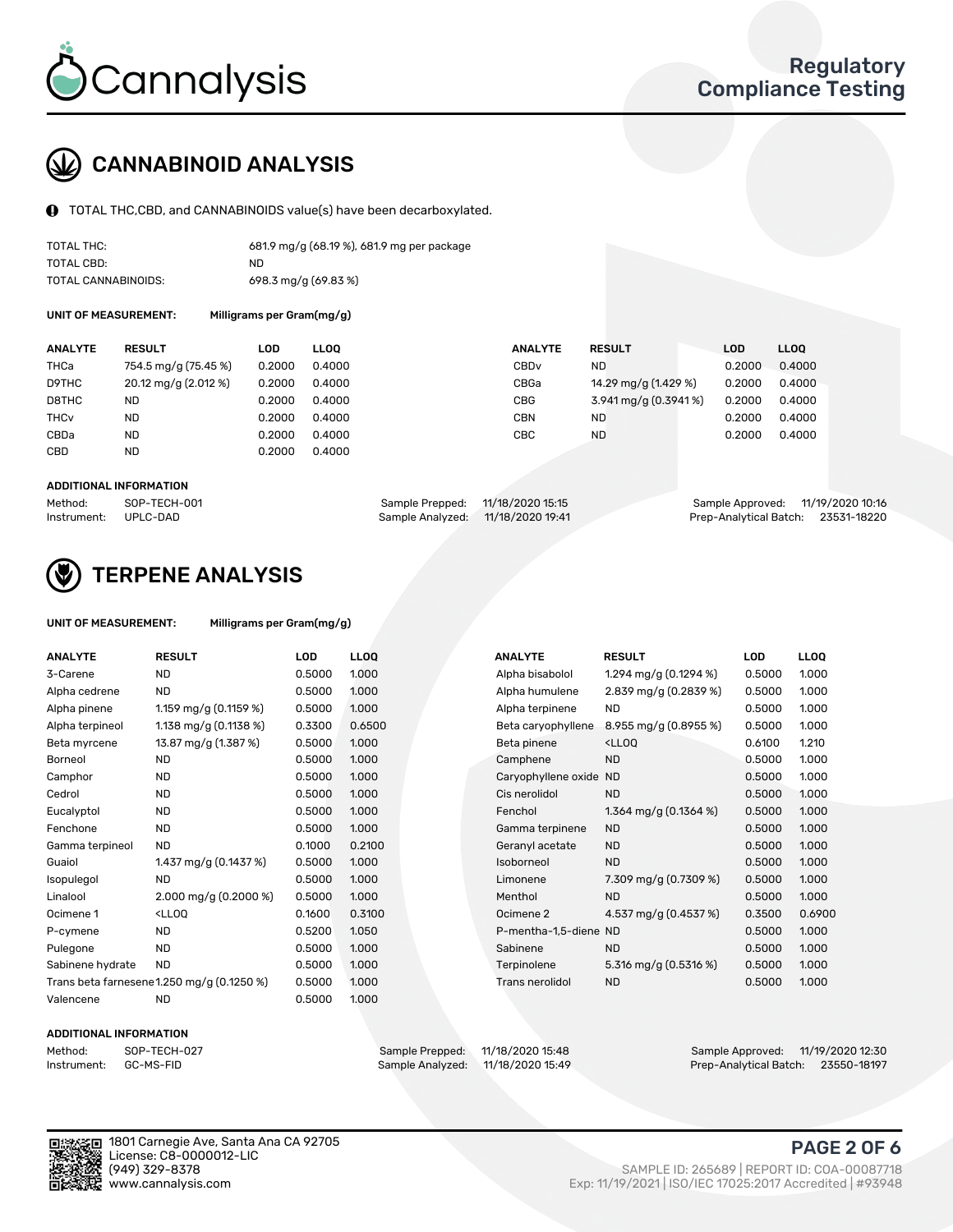

## CHEMICAL RESIDUE ANALYSIS PASS

UNIT OF MEASUREMENT: Micrograms per Gram(ug/g)

| <b>ND</b><br>0.0200<br>0.0400<br>0.1000<br>Pass<br><b>ND</b><br>0.0200<br>0.0400<br>0.1000<br>Acephate<br>Abamectin<br><b>ND</b><br><b>ND</b><br>0.0200<br>0.0400<br>0.1000<br>0.0200<br>0.0400<br>0.1000<br>Acequinocyl<br>Pass<br>Acetamiprid<br><b>ND</b><br>0.0200<br>0.0<br><b>ND</b><br>0.0400<br>0.1000<br>Aldicarb<br>0.0400<br>Pass<br>Azoxystrobin<br>0.0200<br><b>ND</b><br>0.0200<br>0.1000<br><b>ND</b><br>0.0400<br>3.000<br>0.0400<br>Pass<br><b>Bifenthrin</b><br>0.0200<br>Bifenazate<br><b>Boscalid</b><br><b>ND</b><br>0.0200<br>0.1000<br><b>ND</b><br>0.5000<br>0.0400<br>Pass<br>Carbaryl<br>0.0200<br>0.0400<br><b>ND</b><br>0.0200<br>0.0<br><b>ND</b><br>10.00<br>Carbofuran<br>0.0400<br>Pass<br>0.0200<br>0.0400<br>Chlorantraniliprole<br><b>ND</b><br>0.0200<br>0.1000<br><b>ND</b><br>0.0200<br>0.0400<br>0.0<br>Clofentezine<br>0.0400<br>Pass<br>Coumaphos<br>Cyfluthrin<br><b>ND</b><br>0.4000<br><b>ND</b><br>1.000<br>1.000<br>1.000<br>2.000<br>Pass<br>Cypermethrin<br>0.4000<br><b>ND</b><br>0.0200<br>0.0<br><b>ND</b><br>0.0400<br>0.1000<br>Daminozide<br>0.0400<br>Pass<br>0.0200<br>Diazinon<br><b>ND</b><br>0.0200<br>0.0<br><b>ND</b><br>0.0400<br><b>Dichlorvos</b><br>0.0400<br>Pass<br>Dimethoate<br>0.0200<br>0.0<br><b>ND</b><br>0.0200<br>0.0400<br><b>ND</b><br>0.0<br>Dimethomorph<br>2.000<br>Pass<br>Ethoprophos<br>0.0200<br>0.0400<br><b>ND</b><br>0.0200<br>0.0<br><b>ND</b><br>0.1000<br>0.0400<br>Pass<br>Etoxazole<br>0.0200<br>0.0400<br>Etofenprox<br><b>ND</b><br>0.0200<br>0.1000<br><b>ND</b><br>0.0200<br>0.0400<br>0.0<br>Fenhexamid<br>0.0400<br>Pass<br>Fenoxycarb<br><b>ND</b><br>0.0200<br>0.1000<br><b>ND</b><br>0.0400<br>0.0<br>Fenpyroximate<br>0.0400<br>Pass<br>Fipronil<br>0.1000<br><b>ND</b><br>0.0200<br>0.1000<br><b>ND</b><br>0.1000<br>Flonicamid<br>0.0400<br>Pass<br>Fludioxonil<br>0.0200<br>0.0400<br><b>ND</b><br>0.0200<br>0.1000<br><b>ND</b><br>0.0200<br>0.0400<br>0.0<br>Hexythiazox<br>0.0400<br>Pass<br>Imazalil<br><b>ND</b><br>0.0200<br>0.0400<br>5.000<br><b>ND</b><br>Imidacloprid<br>Pass<br>Kresoxim methyl<br>0.0200<br>0.0400<br>0.1000<br><b>ND</b><br>0.0200<br>0.5000<br><b>ND</b><br>0.0400<br>2.000<br>Malathion<br>0.0400<br>Pass<br>Metalaxyl<br>0.0200<br><b>ND</b><br>0.0200<br>0.0<br><b>ND</b><br>0.0200<br>0.0400<br>1.000<br>Methiocarb<br>0.0400<br>Pass<br>Methomyl<br><b>ND</b><br>0.0200<br>0.0<br><b>ND</b><br>0.0200<br>0.1000<br>Mevinphos<br>0.0400<br>Pass<br>Myclobutanil<br>0.0400<br><b>ND</b><br>0.0200<br><b>ND</b><br>0.5000<br>Naled<br>0.0400<br>0.1000<br>Pass<br>0.0200<br>0.0400<br>Oxamyl<br><b>ND</b><br>0.0200<br>0.0<br><b>ND</b><br>0.1000<br>0.5000<br>Paclobutrazol<br>0.0400<br>Pass<br>Permethrins<br>0.0400<br><b>ND</b><br>0.0200<br>0.1000<br>Pass<br><b>ND</b><br>3.000<br>Phosmet<br>0.0400<br>Piperonyl butoxide<br>0.0200<br>0.0400<br><b>ND</b><br>0.0200<br>0.1000<br><b>ND</b><br>0.1000<br>Prallethrin<br>0.0400<br>Pass<br>0.0200<br>0.0400<br>Propiconazole<br><b>ND</b><br>0.0200<br>0.0400<br>0.0<br>Pass<br><b>ND</b><br>0.0200<br>0.0400<br>0.5000<br>Pyrethrins<br>Propoxur<br><b>ND</b><br>0.0200<br>0.0400<br>0.1000<br><b>ND</b><br>0.0200<br>0.1000<br>Pyridaben<br>Pass<br>Spinetoram<br>0.0400<br><b>ND</b><br>0.0300<br>0.0700<br>0.1000<br>Pass<br><b>ND</b><br>0.0200<br>0.0400<br>0.1000<br>Spiromesifen<br>Spinosad<br><b>ND</b><br>0.0200<br>0.1000<br><b>ND</b><br>Spirotetramat<br>0.0400<br>Pass<br>0.0200<br>0.0400<br>0.0<br>Spiroxamine<br><b>ND</b><br>0.0200<br>0.1000<br><b>ND</b><br>0.0<br>Tebuconazole<br>0.0400<br>Pass<br>Thiacloprid<br>0.0200<br>0.0400<br><b>ND</b><br>0.0200<br>5.000<br><b>ND</b><br>0.0200<br>0.1000<br>Thiamethoxam<br>0.0400<br>Pass<br>Trifloxystrobin<br>0.0400 | <b>ANALYTE</b> | <b>RESULT</b> | LOD | LLOQ | <b>ACTION LEVEL</b> | <b>ANALYTE</b> | <b>RESULT</b> | LOD | <b>LLOQ</b> | <b>ACTION LEVEL</b> |      |
|-------------------------------------------------------------------------------------------------------------------------------------------------------------------------------------------------------------------------------------------------------------------------------------------------------------------------------------------------------------------------------------------------------------------------------------------------------------------------------------------------------------------------------------------------------------------------------------------------------------------------------------------------------------------------------------------------------------------------------------------------------------------------------------------------------------------------------------------------------------------------------------------------------------------------------------------------------------------------------------------------------------------------------------------------------------------------------------------------------------------------------------------------------------------------------------------------------------------------------------------------------------------------------------------------------------------------------------------------------------------------------------------------------------------------------------------------------------------------------------------------------------------------------------------------------------------------------------------------------------------------------------------------------------------------------------------------------------------------------------------------------------------------------------------------------------------------------------------------------------------------------------------------------------------------------------------------------------------------------------------------------------------------------------------------------------------------------------------------------------------------------------------------------------------------------------------------------------------------------------------------------------------------------------------------------------------------------------------------------------------------------------------------------------------------------------------------------------------------------------------------------------------------------------------------------------------------------------------------------------------------------------------------------------------------------------------------------------------------------------------------------------------------------------------------------------------------------------------------------------------------------------------------------------------------------------------------------------------------------------------------------------------------------------------------------------------------------------------------------------------------------------------------------------------------------------------------------------------------------------------------------------------------------------------------------------------------------------------------------------------------------------------------------------------------------------------------------------------------------------------------------------------------------------------------------------------------------------------------------------------------------------------------------------------------------------------------------------------------------------------------------------------------------------------|----------------|---------------|-----|------|---------------------|----------------|---------------|-----|-------------|---------------------|------|
|                                                                                                                                                                                                                                                                                                                                                                                                                                                                                                                                                                                                                                                                                                                                                                                                                                                                                                                                                                                                                                                                                                                                                                                                                                                                                                                                                                                                                                                                                                                                                                                                                                                                                                                                                                                                                                                                                                                                                                                                                                                                                                                                                                                                                                                                                                                                                                                                                                                                                                                                                                                                                                                                                                                                                                                                                                                                                                                                                                                                                                                                                                                                                                                                                                                                                                                                                                                                                                                                                                                                                                                                                                                                                                                                                                                           |                |               |     |      |                     |                |               |     |             |                     | Pass |
|                                                                                                                                                                                                                                                                                                                                                                                                                                                                                                                                                                                                                                                                                                                                                                                                                                                                                                                                                                                                                                                                                                                                                                                                                                                                                                                                                                                                                                                                                                                                                                                                                                                                                                                                                                                                                                                                                                                                                                                                                                                                                                                                                                                                                                                                                                                                                                                                                                                                                                                                                                                                                                                                                                                                                                                                                                                                                                                                                                                                                                                                                                                                                                                                                                                                                                                                                                                                                                                                                                                                                                                                                                                                                                                                                                                           |                |               |     |      |                     |                |               |     |             |                     | Pass |
|                                                                                                                                                                                                                                                                                                                                                                                                                                                                                                                                                                                                                                                                                                                                                                                                                                                                                                                                                                                                                                                                                                                                                                                                                                                                                                                                                                                                                                                                                                                                                                                                                                                                                                                                                                                                                                                                                                                                                                                                                                                                                                                                                                                                                                                                                                                                                                                                                                                                                                                                                                                                                                                                                                                                                                                                                                                                                                                                                                                                                                                                                                                                                                                                                                                                                                                                                                                                                                                                                                                                                                                                                                                                                                                                                                                           |                |               |     |      |                     |                |               |     |             |                     | Pass |
|                                                                                                                                                                                                                                                                                                                                                                                                                                                                                                                                                                                                                                                                                                                                                                                                                                                                                                                                                                                                                                                                                                                                                                                                                                                                                                                                                                                                                                                                                                                                                                                                                                                                                                                                                                                                                                                                                                                                                                                                                                                                                                                                                                                                                                                                                                                                                                                                                                                                                                                                                                                                                                                                                                                                                                                                                                                                                                                                                                                                                                                                                                                                                                                                                                                                                                                                                                                                                                                                                                                                                                                                                                                                                                                                                                                           |                |               |     |      |                     |                |               |     |             |                     | Pass |
|                                                                                                                                                                                                                                                                                                                                                                                                                                                                                                                                                                                                                                                                                                                                                                                                                                                                                                                                                                                                                                                                                                                                                                                                                                                                                                                                                                                                                                                                                                                                                                                                                                                                                                                                                                                                                                                                                                                                                                                                                                                                                                                                                                                                                                                                                                                                                                                                                                                                                                                                                                                                                                                                                                                                                                                                                                                                                                                                                                                                                                                                                                                                                                                                                                                                                                                                                                                                                                                                                                                                                                                                                                                                                                                                                                                           |                |               |     |      |                     |                |               |     |             |                     | Pass |
|                                                                                                                                                                                                                                                                                                                                                                                                                                                                                                                                                                                                                                                                                                                                                                                                                                                                                                                                                                                                                                                                                                                                                                                                                                                                                                                                                                                                                                                                                                                                                                                                                                                                                                                                                                                                                                                                                                                                                                                                                                                                                                                                                                                                                                                                                                                                                                                                                                                                                                                                                                                                                                                                                                                                                                                                                                                                                                                                                                                                                                                                                                                                                                                                                                                                                                                                                                                                                                                                                                                                                                                                                                                                                                                                                                                           |                |               |     |      |                     |                |               |     |             |                     | Pass |
|                                                                                                                                                                                                                                                                                                                                                                                                                                                                                                                                                                                                                                                                                                                                                                                                                                                                                                                                                                                                                                                                                                                                                                                                                                                                                                                                                                                                                                                                                                                                                                                                                                                                                                                                                                                                                                                                                                                                                                                                                                                                                                                                                                                                                                                                                                                                                                                                                                                                                                                                                                                                                                                                                                                                                                                                                                                                                                                                                                                                                                                                                                                                                                                                                                                                                                                                                                                                                                                                                                                                                                                                                                                                                                                                                                                           |                |               |     |      |                     |                |               |     |             |                     | Pass |
|                                                                                                                                                                                                                                                                                                                                                                                                                                                                                                                                                                                                                                                                                                                                                                                                                                                                                                                                                                                                                                                                                                                                                                                                                                                                                                                                                                                                                                                                                                                                                                                                                                                                                                                                                                                                                                                                                                                                                                                                                                                                                                                                                                                                                                                                                                                                                                                                                                                                                                                                                                                                                                                                                                                                                                                                                                                                                                                                                                                                                                                                                                                                                                                                                                                                                                                                                                                                                                                                                                                                                                                                                                                                                                                                                                                           |                |               |     |      |                     |                |               |     |             |                     | Pass |
|                                                                                                                                                                                                                                                                                                                                                                                                                                                                                                                                                                                                                                                                                                                                                                                                                                                                                                                                                                                                                                                                                                                                                                                                                                                                                                                                                                                                                                                                                                                                                                                                                                                                                                                                                                                                                                                                                                                                                                                                                                                                                                                                                                                                                                                                                                                                                                                                                                                                                                                                                                                                                                                                                                                                                                                                                                                                                                                                                                                                                                                                                                                                                                                                                                                                                                                                                                                                                                                                                                                                                                                                                                                                                                                                                                                           |                |               |     |      |                     |                |               |     |             |                     | Pass |
|                                                                                                                                                                                                                                                                                                                                                                                                                                                                                                                                                                                                                                                                                                                                                                                                                                                                                                                                                                                                                                                                                                                                                                                                                                                                                                                                                                                                                                                                                                                                                                                                                                                                                                                                                                                                                                                                                                                                                                                                                                                                                                                                                                                                                                                                                                                                                                                                                                                                                                                                                                                                                                                                                                                                                                                                                                                                                                                                                                                                                                                                                                                                                                                                                                                                                                                                                                                                                                                                                                                                                                                                                                                                                                                                                                                           |                |               |     |      |                     |                |               |     |             |                     | Pass |
|                                                                                                                                                                                                                                                                                                                                                                                                                                                                                                                                                                                                                                                                                                                                                                                                                                                                                                                                                                                                                                                                                                                                                                                                                                                                                                                                                                                                                                                                                                                                                                                                                                                                                                                                                                                                                                                                                                                                                                                                                                                                                                                                                                                                                                                                                                                                                                                                                                                                                                                                                                                                                                                                                                                                                                                                                                                                                                                                                                                                                                                                                                                                                                                                                                                                                                                                                                                                                                                                                                                                                                                                                                                                                                                                                                                           |                |               |     |      |                     |                |               |     |             |                     | Pass |
|                                                                                                                                                                                                                                                                                                                                                                                                                                                                                                                                                                                                                                                                                                                                                                                                                                                                                                                                                                                                                                                                                                                                                                                                                                                                                                                                                                                                                                                                                                                                                                                                                                                                                                                                                                                                                                                                                                                                                                                                                                                                                                                                                                                                                                                                                                                                                                                                                                                                                                                                                                                                                                                                                                                                                                                                                                                                                                                                                                                                                                                                                                                                                                                                                                                                                                                                                                                                                                                                                                                                                                                                                                                                                                                                                                                           |                |               |     |      |                     |                |               |     |             |                     | Pass |
|                                                                                                                                                                                                                                                                                                                                                                                                                                                                                                                                                                                                                                                                                                                                                                                                                                                                                                                                                                                                                                                                                                                                                                                                                                                                                                                                                                                                                                                                                                                                                                                                                                                                                                                                                                                                                                                                                                                                                                                                                                                                                                                                                                                                                                                                                                                                                                                                                                                                                                                                                                                                                                                                                                                                                                                                                                                                                                                                                                                                                                                                                                                                                                                                                                                                                                                                                                                                                                                                                                                                                                                                                                                                                                                                                                                           |                |               |     |      |                     |                |               |     |             |                     | Pass |
|                                                                                                                                                                                                                                                                                                                                                                                                                                                                                                                                                                                                                                                                                                                                                                                                                                                                                                                                                                                                                                                                                                                                                                                                                                                                                                                                                                                                                                                                                                                                                                                                                                                                                                                                                                                                                                                                                                                                                                                                                                                                                                                                                                                                                                                                                                                                                                                                                                                                                                                                                                                                                                                                                                                                                                                                                                                                                                                                                                                                                                                                                                                                                                                                                                                                                                                                                                                                                                                                                                                                                                                                                                                                                                                                                                                           |                |               |     |      |                     |                |               |     |             |                     | Pass |
|                                                                                                                                                                                                                                                                                                                                                                                                                                                                                                                                                                                                                                                                                                                                                                                                                                                                                                                                                                                                                                                                                                                                                                                                                                                                                                                                                                                                                                                                                                                                                                                                                                                                                                                                                                                                                                                                                                                                                                                                                                                                                                                                                                                                                                                                                                                                                                                                                                                                                                                                                                                                                                                                                                                                                                                                                                                                                                                                                                                                                                                                                                                                                                                                                                                                                                                                                                                                                                                                                                                                                                                                                                                                                                                                                                                           |                |               |     |      |                     |                |               |     |             |                     | Pass |
|                                                                                                                                                                                                                                                                                                                                                                                                                                                                                                                                                                                                                                                                                                                                                                                                                                                                                                                                                                                                                                                                                                                                                                                                                                                                                                                                                                                                                                                                                                                                                                                                                                                                                                                                                                                                                                                                                                                                                                                                                                                                                                                                                                                                                                                                                                                                                                                                                                                                                                                                                                                                                                                                                                                                                                                                                                                                                                                                                                                                                                                                                                                                                                                                                                                                                                                                                                                                                                                                                                                                                                                                                                                                                                                                                                                           |                |               |     |      |                     |                |               |     |             |                     | Pass |
|                                                                                                                                                                                                                                                                                                                                                                                                                                                                                                                                                                                                                                                                                                                                                                                                                                                                                                                                                                                                                                                                                                                                                                                                                                                                                                                                                                                                                                                                                                                                                                                                                                                                                                                                                                                                                                                                                                                                                                                                                                                                                                                                                                                                                                                                                                                                                                                                                                                                                                                                                                                                                                                                                                                                                                                                                                                                                                                                                                                                                                                                                                                                                                                                                                                                                                                                                                                                                                                                                                                                                                                                                                                                                                                                                                                           |                |               |     |      |                     |                |               |     |             |                     | Pass |
|                                                                                                                                                                                                                                                                                                                                                                                                                                                                                                                                                                                                                                                                                                                                                                                                                                                                                                                                                                                                                                                                                                                                                                                                                                                                                                                                                                                                                                                                                                                                                                                                                                                                                                                                                                                                                                                                                                                                                                                                                                                                                                                                                                                                                                                                                                                                                                                                                                                                                                                                                                                                                                                                                                                                                                                                                                                                                                                                                                                                                                                                                                                                                                                                                                                                                                                                                                                                                                                                                                                                                                                                                                                                                                                                                                                           |                |               |     |      |                     |                |               |     |             |                     | Pass |
|                                                                                                                                                                                                                                                                                                                                                                                                                                                                                                                                                                                                                                                                                                                                                                                                                                                                                                                                                                                                                                                                                                                                                                                                                                                                                                                                                                                                                                                                                                                                                                                                                                                                                                                                                                                                                                                                                                                                                                                                                                                                                                                                                                                                                                                                                                                                                                                                                                                                                                                                                                                                                                                                                                                                                                                                                                                                                                                                                                                                                                                                                                                                                                                                                                                                                                                                                                                                                                                                                                                                                                                                                                                                                                                                                                                           |                |               |     |      |                     |                |               |     |             |                     | Pass |
|                                                                                                                                                                                                                                                                                                                                                                                                                                                                                                                                                                                                                                                                                                                                                                                                                                                                                                                                                                                                                                                                                                                                                                                                                                                                                                                                                                                                                                                                                                                                                                                                                                                                                                                                                                                                                                                                                                                                                                                                                                                                                                                                                                                                                                                                                                                                                                                                                                                                                                                                                                                                                                                                                                                                                                                                                                                                                                                                                                                                                                                                                                                                                                                                                                                                                                                                                                                                                                                                                                                                                                                                                                                                                                                                                                                           |                |               |     |      |                     |                |               |     |             |                     | Pass |
|                                                                                                                                                                                                                                                                                                                                                                                                                                                                                                                                                                                                                                                                                                                                                                                                                                                                                                                                                                                                                                                                                                                                                                                                                                                                                                                                                                                                                                                                                                                                                                                                                                                                                                                                                                                                                                                                                                                                                                                                                                                                                                                                                                                                                                                                                                                                                                                                                                                                                                                                                                                                                                                                                                                                                                                                                                                                                                                                                                                                                                                                                                                                                                                                                                                                                                                                                                                                                                                                                                                                                                                                                                                                                                                                                                                           |                |               |     |      |                     |                |               |     |             |                     | Pass |
|                                                                                                                                                                                                                                                                                                                                                                                                                                                                                                                                                                                                                                                                                                                                                                                                                                                                                                                                                                                                                                                                                                                                                                                                                                                                                                                                                                                                                                                                                                                                                                                                                                                                                                                                                                                                                                                                                                                                                                                                                                                                                                                                                                                                                                                                                                                                                                                                                                                                                                                                                                                                                                                                                                                                                                                                                                                                                                                                                                                                                                                                                                                                                                                                                                                                                                                                                                                                                                                                                                                                                                                                                                                                                                                                                                                           |                |               |     |      |                     |                |               |     |             |                     | Pass |
|                                                                                                                                                                                                                                                                                                                                                                                                                                                                                                                                                                                                                                                                                                                                                                                                                                                                                                                                                                                                                                                                                                                                                                                                                                                                                                                                                                                                                                                                                                                                                                                                                                                                                                                                                                                                                                                                                                                                                                                                                                                                                                                                                                                                                                                                                                                                                                                                                                                                                                                                                                                                                                                                                                                                                                                                                                                                                                                                                                                                                                                                                                                                                                                                                                                                                                                                                                                                                                                                                                                                                                                                                                                                                                                                                                                           |                |               |     |      |                     |                |               |     |             |                     | Pass |
|                                                                                                                                                                                                                                                                                                                                                                                                                                                                                                                                                                                                                                                                                                                                                                                                                                                                                                                                                                                                                                                                                                                                                                                                                                                                                                                                                                                                                                                                                                                                                                                                                                                                                                                                                                                                                                                                                                                                                                                                                                                                                                                                                                                                                                                                                                                                                                                                                                                                                                                                                                                                                                                                                                                                                                                                                                                                                                                                                                                                                                                                                                                                                                                                                                                                                                                                                                                                                                                                                                                                                                                                                                                                                                                                                                                           |                |               |     |      |                     |                |               |     |             |                     | Pass |
|                                                                                                                                                                                                                                                                                                                                                                                                                                                                                                                                                                                                                                                                                                                                                                                                                                                                                                                                                                                                                                                                                                                                                                                                                                                                                                                                                                                                                                                                                                                                                                                                                                                                                                                                                                                                                                                                                                                                                                                                                                                                                                                                                                                                                                                                                                                                                                                                                                                                                                                                                                                                                                                                                                                                                                                                                                                                                                                                                                                                                                                                                                                                                                                                                                                                                                                                                                                                                                                                                                                                                                                                                                                                                                                                                                                           |                |               |     |      |                     |                |               |     |             |                     | Pass |
|                                                                                                                                                                                                                                                                                                                                                                                                                                                                                                                                                                                                                                                                                                                                                                                                                                                                                                                                                                                                                                                                                                                                                                                                                                                                                                                                                                                                                                                                                                                                                                                                                                                                                                                                                                                                                                                                                                                                                                                                                                                                                                                                                                                                                                                                                                                                                                                                                                                                                                                                                                                                                                                                                                                                                                                                                                                                                                                                                                                                                                                                                                                                                                                                                                                                                                                                                                                                                                                                                                                                                                                                                                                                                                                                                                                           |                |               |     |      |                     |                |               |     |             |                     | Pass |
|                                                                                                                                                                                                                                                                                                                                                                                                                                                                                                                                                                                                                                                                                                                                                                                                                                                                                                                                                                                                                                                                                                                                                                                                                                                                                                                                                                                                                                                                                                                                                                                                                                                                                                                                                                                                                                                                                                                                                                                                                                                                                                                                                                                                                                                                                                                                                                                                                                                                                                                                                                                                                                                                                                                                                                                                                                                                                                                                                                                                                                                                                                                                                                                                                                                                                                                                                                                                                                                                                                                                                                                                                                                                                                                                                                                           |                |               |     |      |                     |                |               |     |             |                     | Pass |
|                                                                                                                                                                                                                                                                                                                                                                                                                                                                                                                                                                                                                                                                                                                                                                                                                                                                                                                                                                                                                                                                                                                                                                                                                                                                                                                                                                                                                                                                                                                                                                                                                                                                                                                                                                                                                                                                                                                                                                                                                                                                                                                                                                                                                                                                                                                                                                                                                                                                                                                                                                                                                                                                                                                                                                                                                                                                                                                                                                                                                                                                                                                                                                                                                                                                                                                                                                                                                                                                                                                                                                                                                                                                                                                                                                                           |                |               |     |      |                     |                |               |     |             |                     | Pass |
|                                                                                                                                                                                                                                                                                                                                                                                                                                                                                                                                                                                                                                                                                                                                                                                                                                                                                                                                                                                                                                                                                                                                                                                                                                                                                                                                                                                                                                                                                                                                                                                                                                                                                                                                                                                                                                                                                                                                                                                                                                                                                                                                                                                                                                                                                                                                                                                                                                                                                                                                                                                                                                                                                                                                                                                                                                                                                                                                                                                                                                                                                                                                                                                                                                                                                                                                                                                                                                                                                                                                                                                                                                                                                                                                                                                           |                |               |     |      |                     |                |               |     |             |                     | Pass |
|                                                                                                                                                                                                                                                                                                                                                                                                                                                                                                                                                                                                                                                                                                                                                                                                                                                                                                                                                                                                                                                                                                                                                                                                                                                                                                                                                                                                                                                                                                                                                                                                                                                                                                                                                                                                                                                                                                                                                                                                                                                                                                                                                                                                                                                                                                                                                                                                                                                                                                                                                                                                                                                                                                                                                                                                                                                                                                                                                                                                                                                                                                                                                                                                                                                                                                                                                                                                                                                                                                                                                                                                                                                                                                                                                                                           |                |               |     |      |                     |                |               |     |             |                     | Pass |
|                                                                                                                                                                                                                                                                                                                                                                                                                                                                                                                                                                                                                                                                                                                                                                                                                                                                                                                                                                                                                                                                                                                                                                                                                                                                                                                                                                                                                                                                                                                                                                                                                                                                                                                                                                                                                                                                                                                                                                                                                                                                                                                                                                                                                                                                                                                                                                                                                                                                                                                                                                                                                                                                                                                                                                                                                                                                                                                                                                                                                                                                                                                                                                                                                                                                                                                                                                                                                                                                                                                                                                                                                                                                                                                                                                                           |                |               |     |      |                     |                |               |     |             |                     |      |

### ADDITIONAL INFORMATION

Method: SOP-TECH-002 Sample Prepped: 11/18/2020 15:15 Sample Approved: 11/19/2020 13:19<br>Instrument: LC-MS/MS Sample Analyzed: 11/18/2020 16:26 Prep-Analytical Batch: 23538-18202 Instrument: LC-MS/MS Sample Analyzed: 11/18/2020 16:26 Prep-Analytical Batch: 23538-18202



PAGE 3 OF 6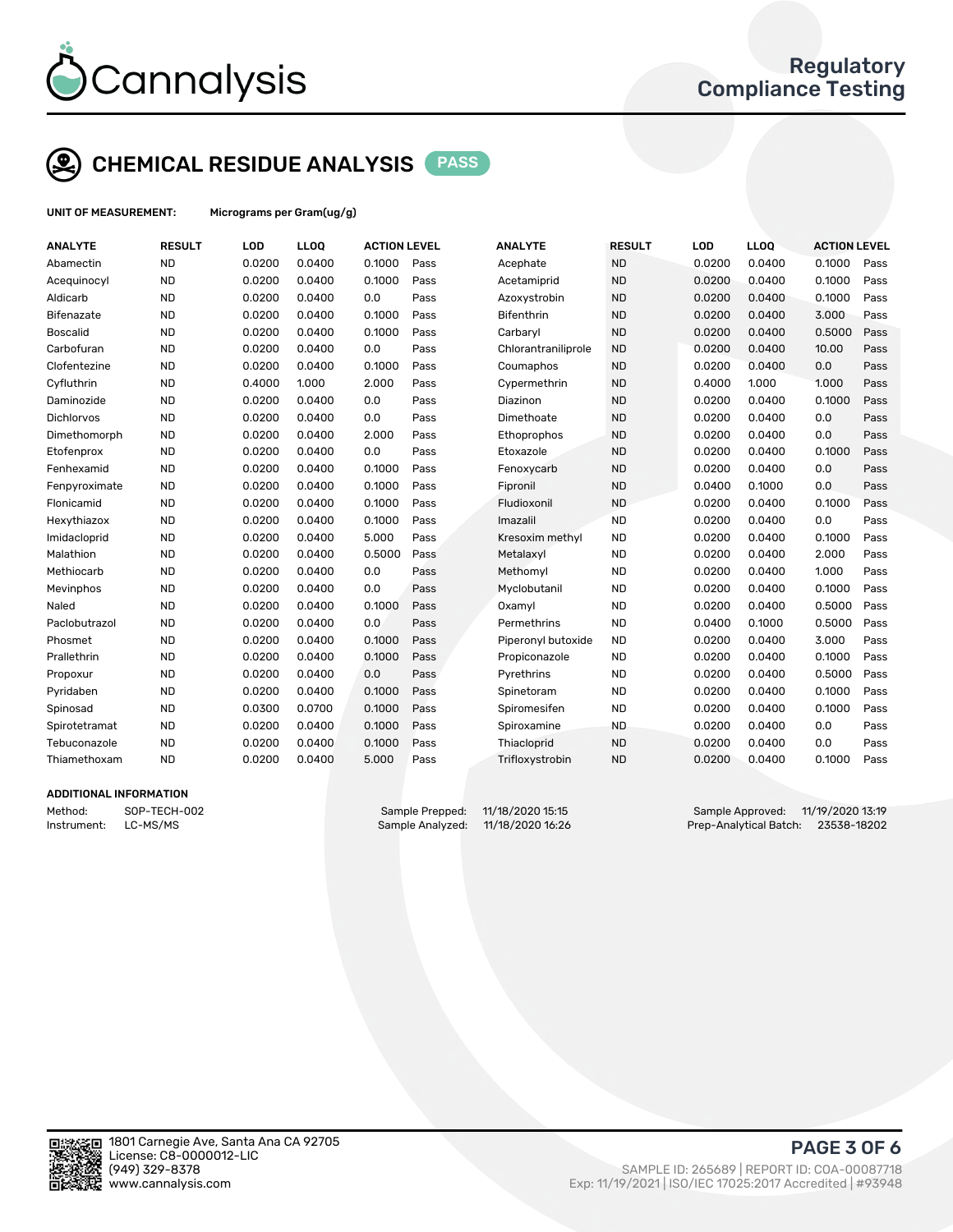

### CHEMICAL RESIDUE GC ANALYSIS PASS

| UNIT OF MEASUREMENT: |               | Micrograms per Gram $(uq/q)$ |             |                     |      |                |               |        |             |                     |      |
|----------------------|---------------|------------------------------|-------------|---------------------|------|----------------|---------------|--------|-------------|---------------------|------|
| <b>ANALYTE</b>       | <b>RESULT</b> | LOD                          | <b>LLOO</b> | <b>ACTION LEVEL</b> |      | <b>ANALYTE</b> | <b>RESULT</b> | LOD    | <b>LLOO</b> | <b>ACTION LEVEL</b> |      |
| Captan               | <b>ND</b>     | 0.1000                       | 0.2000      | 0.7000              | Pass | Chlordane      | <b>ND</b>     | 0.0109 | 0.0136      | 0.0                 | Pass |
| Methyl parathion     | <b>ND</b>     | 0.0400                       | 0.1000      | 0.0                 | Pass | <b>PCNB</b>    | <b>ND</b>     | 0.0200 | 0.0400      | 0.1000              | Pass |
| Chlorfenapyr         | <b>ND</b>     | 0.0800                       | 0.1000      | 0.0                 | Pass | Chlorpyrifos   | <b>ND</b>     | 0.0800 | 0.1000      | 0.0                 | Pass |

### ADDITIONAL INFORMATION

Method: SOP-TECH-010 Sample Prepped: 11/18/2020 15:15 Sample Approved: 11/19/2020 11:19 Instrument: GC-MS/MS Sample Analyzed: 11/18/2020 16:27 Prep-Analytical Batch: 23539-18203

| epped:  | 11/18/2020 15:15 |  |
|---------|------------------|--|
| alyzed: | 11/18/2020 16:27 |  |
|         |                  |  |

### RESIDUAL SOLVENT ANALYSIS **PASS**

UNIT OF MEASUREMENT: Micrograms per Gram(ug/g)

|                                                                                                                                   | Pass |
|-----------------------------------------------------------------------------------------------------------------------------------|------|
| 250.0<br><lloo<br>5.000<br/>5000<br/>50.00<br/><b>ND</b><br/>5.000<br/>Pass<br/>Acetonitrile<br/>410.0<br/>Acetone</lloo<br>      |      |
| <b>ND</b><br><b>ND</b><br>Benzene<br>0.5000<br>1.000<br>1.000<br>96.00<br>5000<br>76.80<br><b>Butane</b><br>Pass                  | Pass |
| Chloroform<br><b>ND</b><br><b>ND</b><br>1.000<br>50.00<br>5000<br>0.5000<br>1.000<br>Ethanol<br>10.00<br>Pass                     | Pass |
| <b>Ethyl Acetate</b><br><b>ND</b><br>5000<br><b>Ethyl Ether</b><br><b>ND</b><br>50.00<br>5000<br>50.00<br>25.00<br>5.000<br>Pass  | Pass |
| <b>ND</b><br>Ethylene oxide<br><b>ND</b><br>5.000<br>1.000<br>1.000<br>5000<br>0.5000<br>1.000<br>Heptane<br>Pass                 | Pass |
| Hexane<br><lloo<br>0.5000<br/>5.000<br/>290.0<br/><b>ND</b><br/>50.00<br/>5000<br/>Isopropyl Alcohol<br/>5.000<br/>Pass</lloo<br> | Pass |
| <b>ND</b><br>Methanol<br>10.00<br>50.00<br>3000<br><b>ND</b><br>0.5000<br>1.000<br>1.000<br>Methylene chloride<br>Pass            | Pass |
| Pentane<br><b>ND</b><br>20.00<br>5000<br>1.000<br>50.00<br>5000<br><b>ND</b><br>16.00<br>Pass<br>Propane                          | Pass |
| Toluene<br><b>ND</b><br><b>ND</b><br>0.5000<br>1.000<br>100.0<br>2170<br>890.0<br>6.000<br>Pass<br>Xvlenes                        | Pass |
| <b>ND</b><br>Trichloroethylene<br>0.2500<br>1.000<br>1.000<br>0.5000<br>1.000<br>1.000<br>1.2-Dichloroethane<br><b>ND</b><br>Pass | Pass |

#### ADDITIONAL INFORMATION

Method: SOP-TECH-021 Sample Prepped: 11/18/2020 14:02 Sample Approved: 11/19/2020 12:47<br>Instrument: HS-GC-MS/FID Sample Analyzed: 11/18/2020 14:02 Prep-Analytical Batch: 23532-18191

Prep-Analytical Batch: 23532-18191



UNIT OF MEASUREMENT: Cycle Threshold (Ct)

| <b>ANALYTE</b>                        | <b>RESULT</b> | LOD   | <b>LLOO</b> |                 | <b>ACTION LEVEL</b> | <b>ANALYTE</b>   | <b>RESULT</b> | <b>LOD</b>       | <b>LLOO</b>            |     | <b>ACTION LEVEL</b> |
|---------------------------------------|---------------|-------|-------------|-----------------|---------------------|------------------|---------------|------------------|------------------------|-----|---------------------|
| A.fumigatus                           | <b>ND</b>     | 33.00 | 0.0         | 0.0             | Pass                | A. flavus        | <b>ND</b>     | 33.00            | 0.0                    | 0.0 | Pass                |
| A. niger                              | <b>ND</b>     | 33.00 | 0.0         | 0.0             | Pass                | A. terreus       | <b>ND</b>     | 33.00            | 0.0                    | 0.0 | Pass                |
| <b>STEC</b>                           | <b>ND</b>     | 33.00 | 0.0         | 0.0             | Pass                | Salmonella spp   | <b>ND</b>     | 33.00            | 0.0                    | 0.0 | Pass                |
| ADDITIONAL INFORMATION                |               |       |             |                 |                     |                  |               |                  |                        |     |                     |
| SOP-TECH-016, SOP-TECH-022<br>Method: |               |       |             | Sample Prepped: | 11/19/2020 06:28    |                  |               | Sample Approved: | 11/19/2020 12:02       |     |                     |
| Instrument:                           | aPCR          |       |             |                 | Sample Analyzed:    | 11/19/2020 06:33 |               |                  | Prep-Analytical Batch: |     | 23556-18224         |

SAMPLE ID: 265689 | REPORT ID: COA-00087718 www.cannalysis.com Exp: 11/19/2021 | ISO/IEC 17025:2017 Accredited | #93948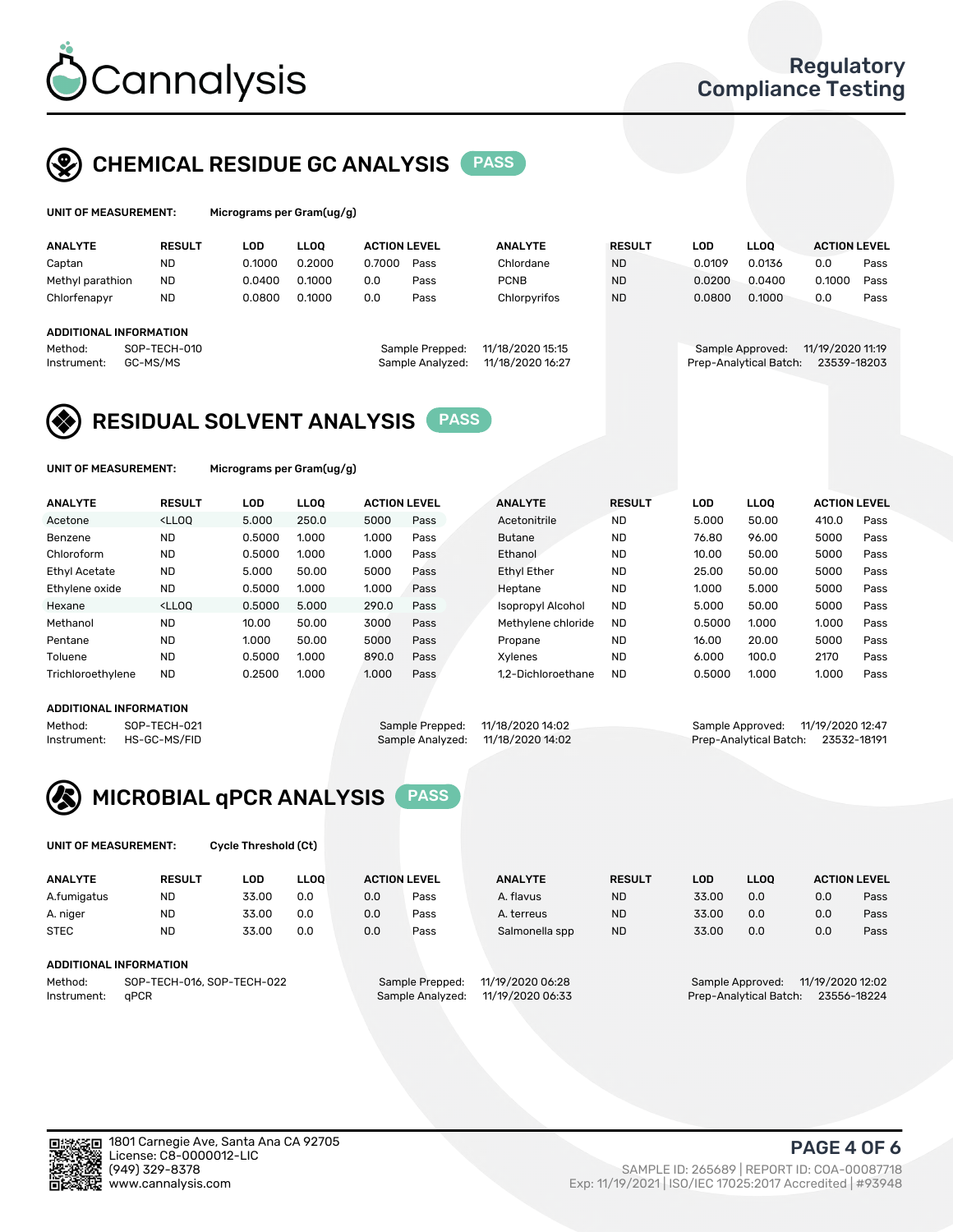



| UNIT OF MEASUREMENT:                                    |                                                                                                                                                                             | Micrograms per Gram(ug/g) |             |                     |                                     |                                      |               |                  |                        |                                 |      |
|---------------------------------------------------------|-----------------------------------------------------------------------------------------------------------------------------------------------------------------------------|---------------------------|-------------|---------------------|-------------------------------------|--------------------------------------|---------------|------------------|------------------------|---------------------------------|------|
| <b>ANALYTE</b>                                          | <b>RESULT</b>                                                                                                                                                               | <b>LOD</b>                | <b>LLOO</b> | <b>ACTION LEVEL</b> |                                     | <b>ANALYTE</b>                       | <b>RESULT</b> | <b>LOD</b>       | <b>LLOO</b>            | <b>ACTION LEVEL</b>             |      |
| Arsenic                                                 | <b>ND</b>                                                                                                                                                                   | 0.0200                    | 0.0500      | 0.2000              | Pass                                | Cadmium                              | $<$ LLOO      | 0.0050           | 0.0500                 | 0.2000                          | Pass |
| Lead                                                    | <lloo< td=""><td>0.0100</td><td>0.0500</td><td>0.5000</td><td>Pass</td><td>Mercury</td><td><b>ND</b></td><td>0.0030</td><td>0.0500</td><td>0.1000</td><td>Pass</td></lloo<> | 0.0100                    | 0.0500      | 0.5000              | Pass                                | Mercury                              | <b>ND</b>     | 0.0030           | 0.0500                 | 0.1000                          | Pass |
| <b>ADDITIONAL INFORMATION</b><br>Method:<br>Instrument: | SOP-TECH-013<br>ICP-MS                                                                                                                                                      |                           |             |                     | Sample Prepped:<br>Sample Analyzed: | 11/18/2020 13:41<br>11/18/2020 13:44 |               | Sample Approved: | Prep-Analytical Batch: | 11/18/2020 18:44<br>23534-18188 |      |
| (美)                                                     | <b>MYCOTOXINS ANALYSIS</b>                                                                                                                                                  |                           |             |                     |                                     |                                      |               |                  |                        |                                 |      |

| <b>INIT OF MEASHDEMENT</b> |  |  |  |
|----------------------------|--|--|--|

UNIT OF MEASUREMENT: Micrograms per Kilogram(ug/kg)

| <b>ANALYTE</b>          | <b>RESULT</b> | LOD   | <b>LLOO</b> | <b>ACTION LEVEL</b> |      | <b>ANALYTE</b> | <b>RESULT</b> | LOD   | <b>LLOO</b> |       | <b>ACTION LEVEL</b> |
|-------------------------|---------------|-------|-------------|---------------------|------|----------------|---------------|-------|-------------|-------|---------------------|
| Aflatoxin B1            | <b>ND</b>     | 1.000 | 2.000       |                     | N/A  | Aflatoxin B2   | <b>ND</b>     | 2.000 | 5.000       |       | N/A                 |
| Aflatoxin G1            | <b>ND</b>     | 2.000 | 5.000       |                     | N/A  | Aflatoxin G2   | <b>ND</b>     | 2.000 | 5.000       |       | N/A                 |
| <b>Total Aflatoxins</b> | <b>ND</b>     | 10.00 | 14.00       | 20.00               | Pass | Ochratoxin A   | <b>ND</b>     | 1.000 | 2.000       | 20.00 | Pass                |
|                         |               |       |             |                     |      |                |               |       |             |       |                     |
| ADDITIONAL INFORMATION  |               |       |             |                     |      |                |               |       |             |       |                     |

Method: SOP-TECH-020 Sample Prepped: 11/18/2020 12:23 Sample Approved: 11/19/2020 13:29 Instrument: LC-MS/MS Sample Analyzed: 11/18/2020 12:35 Prep-Analytical Batch: 23522-18187

# FILTH & FOREIGN MATERIAL ANALYSIS PASS

UNIT OF MEASUREMENT: Filth and Foreign Matter (%, #/3g)

| <b>ANALYTE</b>                                              | <b>RESULT</b> | LOD | <b>LLOO</b> | <b>ACTION LEVEL</b>                 |                                      | <b>ANALYTE</b> | <b>RESULT</b> | LOD                                        | <b>LLOO</b>                     | <b>ACTION LEVEL</b> |      |
|-------------------------------------------------------------|---------------|-----|-------------|-------------------------------------|--------------------------------------|----------------|---------------|--------------------------------------------|---------------------------------|---------------------|------|
| IF RH ME                                                    | <b>ND</b>     | 0.0 | 0.0         | 1.000                               | Pass                                 | <b>IFM</b>     | <b>ND</b>     | 0.0                                        | 0.0                             | 25.00               | Pass |
| Mold                                                        | <b>ND</b>     | 0.0 | 0.0         | 25.00                               | Pass                                 | <b>SSCD</b>    | <b>ND</b>     | 0.0                                        | 0.0                             | 25.00               | Pass |
| <b>ADDITIONAL INFORMATION</b>                               |               |     |             |                                     |                                      |                |               |                                            |                                 |                     |      |
| SOP-TECH-009<br>Method:<br>Instrument:<br>Visual Inspection |               |     |             | Sample Prepped:<br>Sample Analyzed: | 11/18/2020 14:50<br>11/18/2020 14:59 |                |               | Sample Approved:<br>Prep-Analytical Batch: | 11/18/2020 15:09<br>23542-18192 |                     |      |



PAGE 5 OF 6